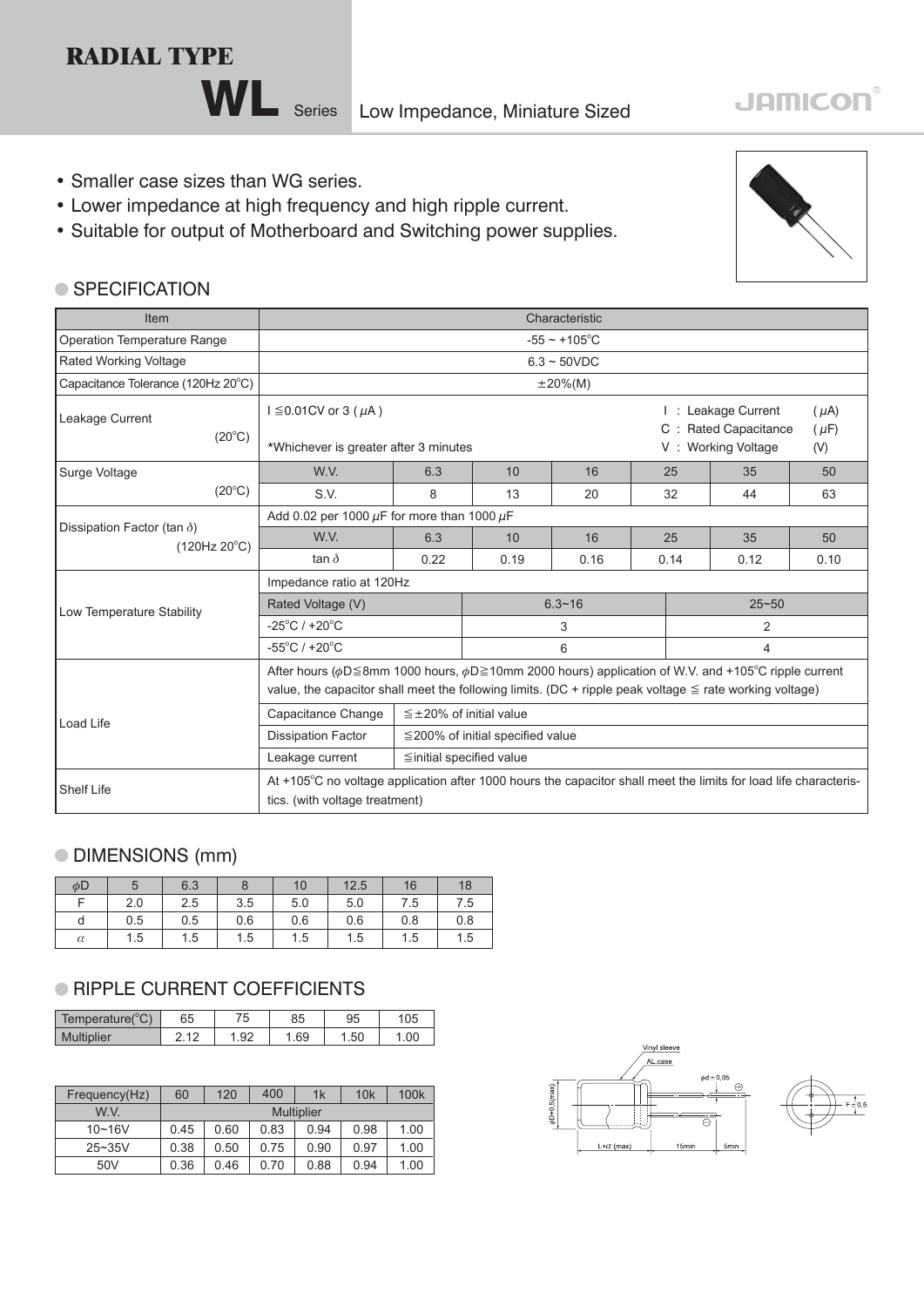

# **JAMICON®**

| ● CASE SIZE & MAX RIPPLE CURRENT |         |            |                |                 |               |            | Case size<br>Max impedance<br>Max ripple current : $mA(rms)$ 105°C | : $D \times L$<br>$\Omega$ : | (mm)<br>100kHz<br>100kHz |
|----------------------------------|---------|------------|----------------|-----------------|---------------|------------|--------------------------------------------------------------------|------------------------------|--------------------------|
|                                  | V(Code) |            |                | 6.3(0J)         |               |            |                                                                    | 10(1A)                       |                          |
|                                  | Item    |            |                | IMP.            |               |            |                                                                    | IMP.                         |                          |
| μF                               | Code    | <b>DxL</b> | $20^{\circ}$ C | $-10^{\circ}$ C | R.C.          | <b>DxL</b> | $20^{\circ}$ C                                                     | $-10^{\circ}$ C              | R.C.                     |
| 100                              | 101     |            |                |                 | $\rightarrow$ | 5x11       | 0.312                                                              | 0.937                        | 230                      |
| 120                              | 121     |            |                |                 |               | 5x11       | 0.266                                                              | 0.798                        | 250                      |
| 150                              | 151     | 5x11       | 0.219          | 0.656           | 250           | 5x11       | 0.218                                                              | 0.653                        | 280                      |
| 180                              | 181     | 5x11       | 0.190          | 0.571           | 270           | 5x15       | 0.189                                                              | 0.568                        | 360                      |
|                                  |         |            |                |                 | $\rightarrow$ | 6.3x11     | 0.189                                                              | 0.568                        | 350                      |
| 220                              | 221     | 5x11       | 0.162          | 0.487           | 300           | 5x15       | 0.161                                                              | 0.484                        | 400                      |
|                                  |         |            |                |                 | $\rightarrow$ | 6.3x11     | 0.161                                                              | 0.484                        | 390                      |
| 270                              | 271     | 5x15       | 0.148          | 0.444           | 380           | 5x15       | 0.147                                                              | 0.442                        | 440                      |
|                                  |         | 6.3x11     | 0.148          | 0.444           | 380           | 6.3x11     | 0.147                                                              | 0.442                        | 430                      |
| 330                              | 331     | 5x15       | 0.130          | 0.389           | 420           | 6.3x15     | 0.129                                                              | 0.387                        | 550                      |
|                                  |         | 6.3x11     | 0.130          | 0.389           | 420           | 8x11.5     | 0.129                                                              | 0.387                        | 560                      |
| 390                              | 391     | 6.3x15     | 0.117          | 0.351           | 520           | 6.3x15     | 0.116                                                              | 0.349                        | 600                      |
|                                  |         | 8x11.5     | 0.117          | 0.351           | 530           | 8x11.5     | 0.116                                                              | 0.349                        | 610                      |
| 470                              | 471     | 6.3x15     | 0.106          | 0.319           | 570           | 6.3x15     | 0.106                                                              | 0.317                        | 660                      |
|                                  |         | 8x11.5     | 0.106          | 0.319           | 580           | 8x11.5     | 0.106                                                              | 0.317                        | 670                      |
| 560                              | 561     | 6.3x15     | 0.094          | 0.283           | 620           | 6.3x15     | 0.094                                                              | 0.281                        | 720                      |
|                                  |         | 8x11.5     | 0.094          | 0.283           | 630           | 8x11.5     | 0.094                                                              | 0.281                        | 730                      |
| 680                              | 681     | 6.3x15     | 0.084          | 0.252           | 680           | 8x15       | 0.083                                                              | 0.250                        | 900                      |
|                                  |         | 8x11.5     | 0.084          | 0.252           | 700           | 10x12.5    | 0.083                                                              | 0.250                        | 950                      |
| 820                              | 821     | 8x15       | 0.077          | 0.230           | 860           | 8x15       | 0.076                                                              | 0.228                        | 990                      |
|                                  |         | 10x12.5    | 0.077          | 0.230           | 900           | 10x12.5    | 0.076                                                              | 0.228                        | 1040                     |
| 1000                             | 102     | 8x15       | 0.069          | 0.206           | 950           | 8x20       | 0.068                                                              | 0.204                        | 1240                     |
|                                  |         | 10x12.5    | 0.069          | 0.206           | 990           | 10x16      | 0.068                                                              | 0.204                        | 1280                     |
| 1200                             | 122     | 8x20       | 0.059          | 0.178           | 1180          | 10x20      | 0.059                                                              | 0.177                        | 1540                     |
|                                  |         | 10x16      | 0.059          | 0.178           | 1210          | 12.5x15    | 0.059                                                              | 0.148                        | 1480                     |
| 1500                             | 152     | 10x20      | 0.036          | 0.107           | 1450          | 10x25      | 0.035                                                              | 0.106                        | 1830                     |
|                                  |         | 12.5x15    | 0.036          | 0.089           | 1390          | 12.5x18    | 0.035                                                              | 0.089                        | 1720                     |
| 1800                             | 182     | 10x20      | 0.031          | 0.094           | 1590          | 10x25      | 0.031                                                              | 0.094                        | 2000                     |
|                                  |         | 12.5x15    | 0.031          | 0.078           | 1520          | 12.5x18    | 0.031                                                              | 0.078                        | 1880                     |
| 2200                             | 222     | 10x25      | 0.028          | 0.083           | 1880          | 10x28      | 0.027                                                              | 0.082                        | 2250                     |
|                                  |         | 12.5x18    | 0.028          | 0.069           | 1770          | 16x15      | 0.027                                                              | 0.068                        | 1960                     |
| 2700                             | 272     | 10x28      | 0.025          | 0.075           | 2140          | 12.5x20    | 0.025                                                              | 0.062                        | 2250                     |
|                                  |         | 16x15      | 0.025          | 0.063           | 1870          | 16x15      | 0.025                                                              | 0.062                        | 2100                     |
| 3300                             | 332     | 12.5x20    | 0.023          | 0.058           | 2150          | 12.5x25    | 0.023                                                              | 0.057                        | 2650                     |
|                                  |         | 16x15      | 0.023          | 0.058           | 2010          | 18x15      | 0.023                                                              | 0.057                        | 2300                     |
| 3900                             | 392     | 12.5x25    | 0.022          | 0.055           | 2520          | 12.5x30    | 0.022                                                              | 0.055                        | 3030                     |
|                                  |         | 18x15      | 0.022          | 0.055           | 2190          | 16x20      | 0.022                                                              | 0.055                        | 2670                     |
| 4700                             | 472     | 12.5x30    | 0.021          | 0.053           | 2860          | 12.5x35    | 0.021                                                              | 0.053                        | 3210                     |
|                                  |         | 16x20      | 0.021          | 0.053           | 2520          | 16x25      | 0.021                                                              | 0.053                        | 3050                     |
| 5600                             | 562     | 12.5x35    | 0.020          | 0.050           | 3060          | 12.5x40    | 0.020                                                              | 0.049                        | 3550                     |
|                                  |         | 16x25      | 0.020          | 0.050           | 2900          | 18x20      | 0.020                                                              | 0.049                        | 2940                     |
| 6800                             | 682     | 12.5x40    | 0.019          | 0.047           | 3450          | 16x31.5    | 0.019                                                              | 0.047                        | 3680                     |
|                                  |         | 18x20      | 0.019          | 0.047           | 2850          | 18x25      | 0.019                                                              | 0.047                        | 3390                     |
| 8200                             | 822     | 16x31.5    | 0.018          | 0.045           | 3540          | 16x35.5    | 0.018                                                              | 0.044                        | 4010                     |
|                                  |         | 18x25      | 0.018          | 0.045           | 3260          | 18x31.5    | 0.018                                                              | 0.044                        | 3870                     |
| 10000                            | 103     | 16x35.5    | 0.017          | 0.043           | 3880          |            |                                                                    |                              |                          |
|                                  |         | 18x31.5    | 0.017          | 0.043           | 3740          | 18x35.5    | 0.017                                                              | 0.042                        | 4190                     |

All blank voltage on sleeve marking is the same voltage as" $-\rightarrow$ "point to.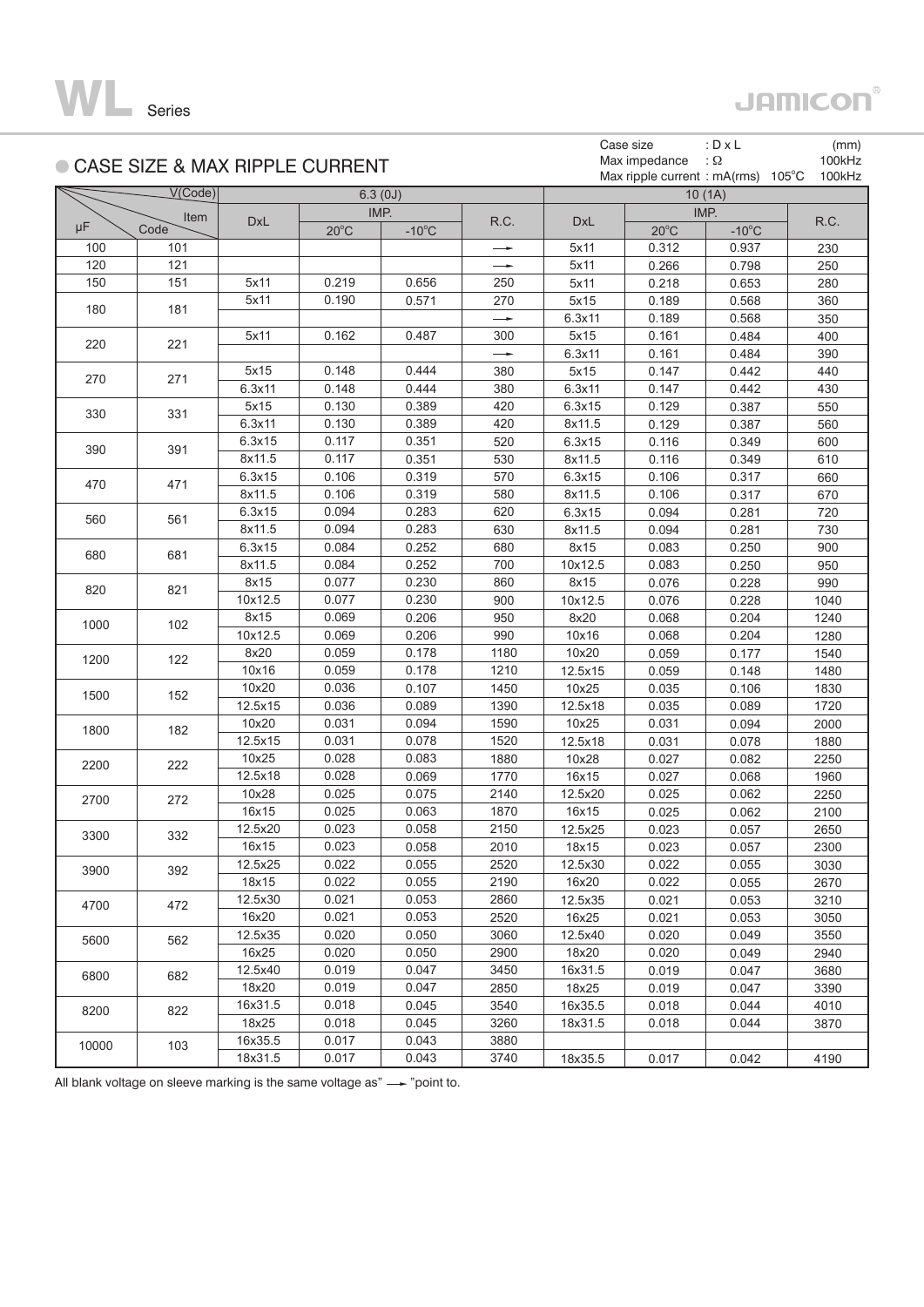

## **JAMICON®**

|      |                                  |            |                |                 |               |            | Case size                    | : $D \times L$  |                 | (mm)   |
|------|----------------------------------|------------|----------------|-----------------|---------------|------------|------------------------------|-----------------|-----------------|--------|
|      | ● CASE SIZE & MAX RIPPLE CURRENT |            |                |                 |               |            | Max impedance                | $\Omega$ :      |                 | 100kHz |
|      |                                  |            |                |                 |               |            | Max ripple current : mA(rms) |                 | $105^{\circ}$ C | 100kHz |
|      | V(Code)                          |            |                | 16(1C)          |               |            |                              | 25 (1E)         |                 |        |
|      | Item                             | <b>DxL</b> |                | IMP.            | R.C.          | <b>DxL</b> |                              | IMP.            |                 | R.C.   |
| μF   | Code                             |            | $20^{\circ}$ C | $-10^{\circ}$ C |               |            | $20^{\circ}$ C               | $-10^{\circ}$ C |                 |        |
| 47   | 470                              |            |                |                 |               | 5x11       | 0.283                        | 0.085           |                 | 220    |
| 56   | 560                              | 5x11       | 0.253          | 0.759           | 190           | 5x11       | 0.253                        | 0.758           |                 | 240    |
| 68   | 680                              | 5x11       | 0.221          | 0.662           | 210           | 5x11       | 0.220                        | 0.661           |                 | 270    |
| 82   | 820                              | 5x11       | 0.203          | 0.610           | 230           | 5x15       | 0.203                        | 0.609           |                 | 340    |
|      |                                  |            |                |                 | $\rightarrow$ | 6.3x11     | 0.203                        | 0.609           |                 | 330    |
| 100  | 101                              | 5x11       | 0.183          | 0.550           | 250           | 5x15       | 0.183                        | 0.549           |                 | 370    |
|      |                                  |            |                |                 | $\rightarrow$ | 6.3x11     | 0.183                        | 0.549           |                 | 370    |
| 120  | 121                              | 5x15       | 0.156          | 0.469           | 320           | 5x15       | 0.156                        | 0.468           |                 | 410    |
|      |                                  | 6.3x11     | 0.156          | 0.469           | 320           | 6.3x11     | 0.156                        | 0.468           |                 | 400    |
| 150  | 151                              | 5x15       | 0.128          | 0.383           | 360           | 6.3x15     | 0.128                        | 0.383           |                 | 510    |
|      |                                  | 6.3x11     | 0.128          | 0.383           | 350           | 8x11.5     | 0.128                        | 0.383           |                 | 520    |
| 180  | 181                              | 5x15       | 0.111          | 0.333           | 390           | 6.3x15     | 0.111                        | 0.333           |                 | 560    |
|      |                                  | 6.3x11     | 0.111          | 0.333           | 390           | 8x11.5     | 0.111                        | 0.333           |                 | 570    |
| 220  | 221                              | 5x15       | 0.095          | 0.284           | 430           | 6.3x15     | 0.095                        | 0.284           |                 | 620    |
|      |                                  | 6.3x11     | 0.095          | 0.284           | 430           | 8x11.5     | 0.095                        | 0.284           |                 | 630    |
| 270  | 271                              | 6.3x15     | 0.086          | 0.259           | 550           | 8x15       | 0.086                        | 0.259           |                 | 790    |
|      |                                  | 8x11.5     | 0.086          | 0.259           | 550           | 10x12.5    | 0.086                        | 0.259           |                 | 830    |
| 330  | 331                              | 6.3x15     | 0.076          | 0.227           | 600           | 8x15       | 0.076                        | 0.227           |                 | 870    |
|      |                                  | 8x11.5     | 0.076          | 0.227           | 610           | 10x12.5    | 0.076                        | 0.227           |                 | 910    |
| 390  | 391                              | 8x15       | 0.068          | 0.205           | 750           | 8x20       | 0.068                        | 0.205           |                 | 1080   |
|      |                                  | 10x12.5    | 0.068          | 0.205           | 790           | 10x16      | 0.068                        | 0.205           |                 | 1100   |
| 470  | 471                              | 8x15       | 0.062          | 0.186           | 820           | 8x20       | 0.062                        | 0.186           |                 | 1180   |
|      |                                  | 10x12.5    | 0.062          | 0.186           | 860           | 10x16      | 0.062                        | 0.186           |                 | 1210   |
| 560  | 561                              | 8x20       | 0.055          | 0.165           | 1020          | 8x20       | 0.055                        | 0.165           |                 | 1290   |
|      |                                  | 10x16      | 0.055          | 0.165           | 1050          | 10x16      | 0.055                        | 0.165           |                 | 1320   |
| 680  | 681                              | 8x20       | 0.049          | 0.147           | 1120          | 10x20      | 0.049                        | 0.147           |                 | 1610   |
|      |                                  | 10x16      | 0.049          | 0.147           | 1150          | 12.5x15    | 0.049                        | 0.122           |                 | 1550   |
| 820  | 821                              | 8x20       | 0.045          | 0.134           | 1230          | 10x25      | 0.045                        | 0.134           |                 | 1950   |
|      |                                  | 10x16      | 0.045          | 0.134           | 1270          | 12.5x18    | 0.045                        | 0.112           |                 | 1830   |
| 1000 | 102                              | 10x20      | 0.040          | 0.120           | 1540          | 10x28      | 0.040                        | 0.120           |                 | 2270   |
|      |                                  | 12.5x15    | 0.040          | 0.100           | 1480          | 16x15      | 0.040                        | 0.100           |                 | 1980   |
| 1200 | 122                              | 10x25      | 0.035          | 0.104           | 1870          | 12.5x20    | 0.035                        | 0.104           |                 | 2320   |
|      |                                  | 12.5x18    | 0.035          | 0.087           | 1750          | 16x15      | 0.035                        | 0.087           |                 | 2170   |
| 1500 | 152                              | 10x28      | 0.029          | 0.088           | 2100          | 12.5x25    | 0.029                        | 0.074           |                 | 2710   |
|      |                                  | 16x15      | 0.029          | 0.074           | 1830          | 18x15      | 0.029                        | 0.074           |                 | 2480   |
| 1800 | 182                              | 12.5x20    | 0.026          | 0.065           | 2140          | 12.5x30    | 0.026                        | 0.065           |                 | 3230   |
|      |                                  | 16x15      | 0.026          | 0.065           | 2000          | 16x20      | 0.026                        | 0.065           |                 | 2840   |
| 2200 | 222                              | 12.5x25    | 0.023          | 0.057           | 2500          | 12.5x35    | 0.023                        | 0.057           |                 | 3470   |
|      |                                  | 18x15      | 0.023          | 0.057           | 2170          | 16x25      | 0.023                        | 0.057           |                 | 3290   |
| 2700 | 272                              | 12.5x30    | 0.021          | 0.052           | 2890          | 12.5x40    | 0.021                        | 0.052           |                 | 3910   |
|      |                                  | 16x20      | 0.021          | 0.052           | 2540          | 18x20      | 0.021                        | 0.052           |                 | 3240   |
| 3300 | 332                              | 12.5x35    | 0.019          | 0.048           | 3130          | 16x31.5    | 0.019                        | 0.047           |                 | 4100   |
|      |                                  | 16x25      | 0.019          | 0.048           | 2970          | 18x25      | 0.019                        | 0.047           |                 | 3770   |
| 3900 | 392                              | 12.5x40    | 0.018          | 0.046           | 3500          | 16x35.5    | 0.018                        | 0.046           |                 | 4530   |
|      |                                  | 18x20      | 0.018          | 0.046           | 2900          | 18x31.5    | 0.018                        | 0.046           |                 | 4360   |
| 4700 | 472                              | 16x31.5    | 0.016          | 0.040           | 3560          |            |                              |                 |                 |        |
|      |                                  | 18x25      | 0.016          | 0.040           | 3280          | 18x35.5    | 0.016                        | 0.040           |                 | 4720   |
| 5600 | 562                              | 16x35.5    | 0.015          | 0.038           | 3880          |            |                              |                 |                 |        |
|      |                                  | 18x31.5    | 0.015          | 0.038           | 3740          |            |                              |                 |                 |        |

All blank voltage on sleeve marking is the same voltage as" $\rightarrow$ "point to.